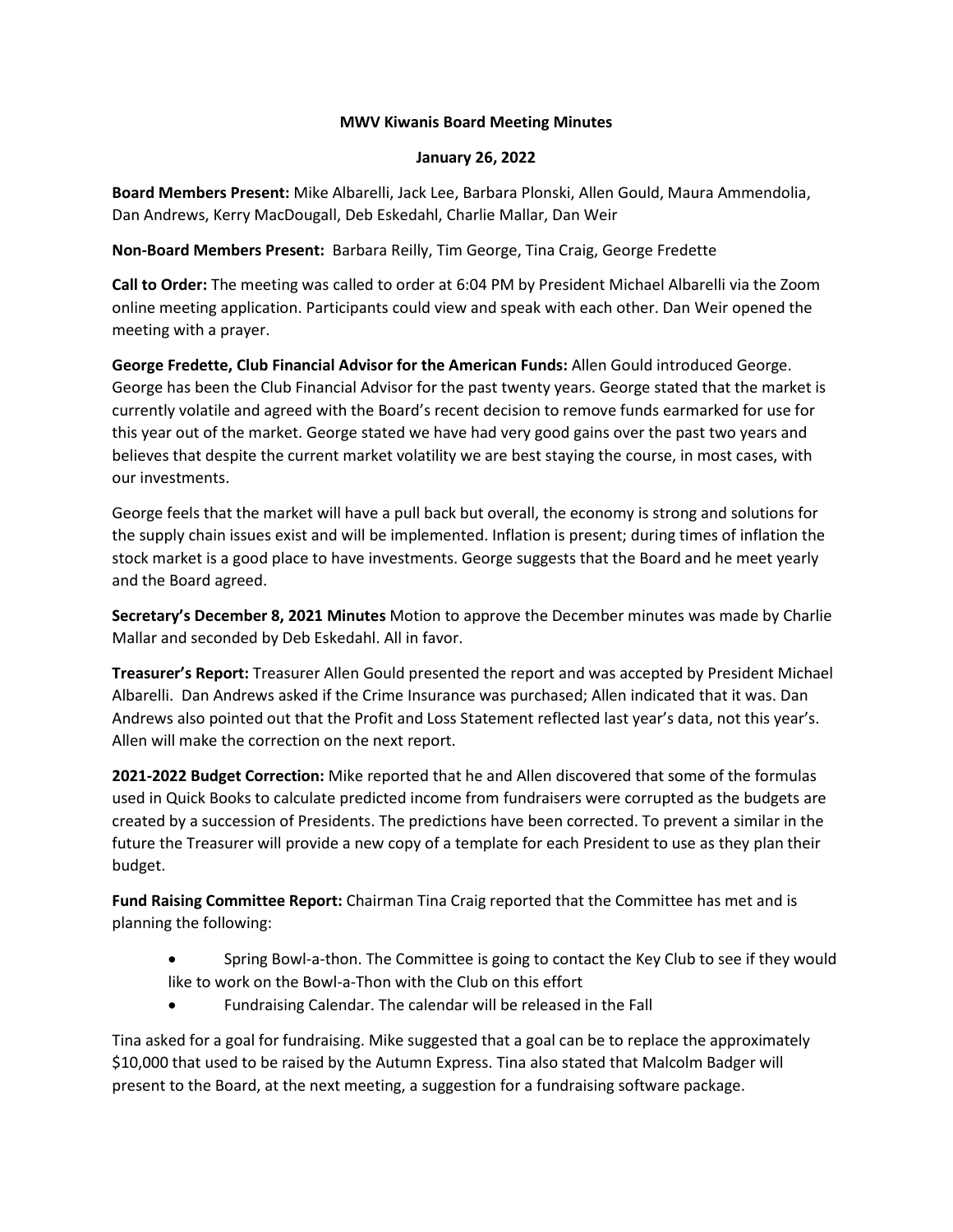**Camp Sunshine Ski-A-Thon, March 11,2022:** Deb moved that we donate \$1000 to the Ski-A-Thon to be a Presenting Sponsor. Kerry McDougall seconded the motion. All in favor.

**Kiwanis Club of Mount Washington Valley Charitable Fund:** Barbara Reilly, Chairperson, reported that the Committee met on January 18, 2022 and have sent letters asking the following groups to apply for grants:

- **•** Friend of Conway Recreation
- Children Unlimited
- Little Angel Service Dogs
- Starting Point
- Eastern Slope Ski Club

Applications for the grants are due back on February 28, 2022. The Committee will be visiting the organizations that submit applications.

**Angels and Elves:** Barbara Plonski presented the following summary of the 2021 Angels and Elves:

- Participation:
	- o Number of children sponsored: 411
	- o Number of Sponsors: 129
	- o Number of Donors: 165
- Other Organizations Supported:
	- o Christmas Stocking Project: White Mountain Community Health
	- o Head Start: Conway and Tamworth
	- o Madison Elementary School
	- o North Country Cares
	- o Jen's Friends
	- o Berlin
- Kiwanian Participation:
	- o Number of Volunteers: 29
	- o Number of Sponsors: 7
	- o Number of Donors: 8
	- o Volunteer Hours:
	- o Moves: 200 hours
	- o Key Club Advisor: 15 hours
	- o Core Staff: 486 hours

## **Donation Requests:**

- Bear Camp Valley Scholarship: Charlie Mallar moved that the Catherine McGarity Scholarship be funded for \$1,500. Catherine was a KHS Key Club member. Dan Weir seconded. All in favor
- White Mountain Community Health: Barbara Plonski moved that White Mountain Community Health be funded for \$1000. Dan Andrews seconded. All in favor.
- Starting Point: will be funded for the \$500 allocated in the current budget